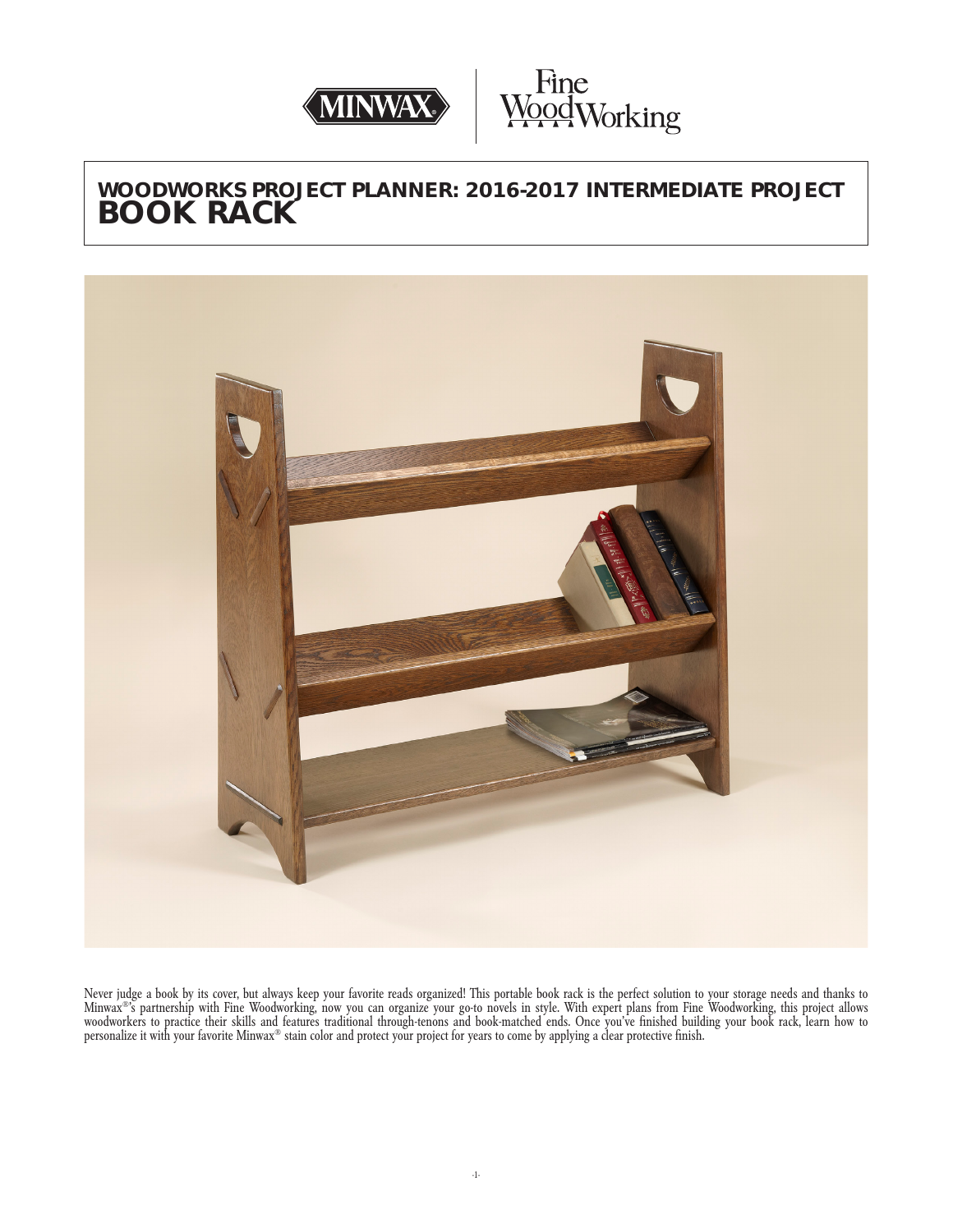## **TOOLS REQUIRED**

#### **Hand Tools**

- 45-degree triangle
- Mallet
- Block plane
- Adjustable square

#### **Power Tools**

- Table saw
- Miter saw
- Drill
- Orbital sander
- Router
- Jig saw
- Circular saw

#### **Miscellaneous**

- $-$  1/2" forstner bit
- $-$  1/2" straight router bit
- 3 /16" round over router bit
- $-$  3/4" router bushing
- Sharp chisels
- Tenoning jig
- Tape measure
- Pencil
- Wood glue
- Assorted clamps
- Safety glasses
- Straight edge
- Wood rasp or file
- Sanding block
- Sandpaper (various grits)
- Gloves for finishing
- Good quality natural bristle brush
- Mineral spirits (cleanup for oil based products)
- Clean lint free cloths
- Respirator

## **SHOPPING LIST**

#### **Recommended Wood:** White Oak

| Material                            | <b>Quantity</b> |  |
|-------------------------------------|-----------------|--|
| 1" x 6" Highly Figured White Oak    | $10^{\circ}$    |  |
| $1" \times 4" \times 32"$ White Oak |                 |  |
| $1" \times 6" \times 32"$ White Oak |                 |  |

## **CUTTING LIST**

| <b>Quantity</b> | <b>Description</b>    | <b>Thickness</b> | Width            | Length |
|-----------------|-----------------------|------------------|------------------|--------|
|                 | <b>Sides</b>          | 3/4"             | $11 \frac{1}{2}$ | 29"    |
|                 | <b>Bottom Shelf</b>   | 3/4"             | 10"              | 32"    |
|                 | <b>Angled Shelves</b> | 3/4"             |                  | 32"    |

Total board feet 10.5

## **WOOD FINISHING PRODUCTS**

- Prep: Minwax® Pre-Stain Wood Conditioner (oil-based)
- Stain: Minwax® Gel Stain, Coffee
- Finish: Minwax® Fast-Drying Polyurethane, Semi-Gloss

# **BEFORE YOU BEGIN**

Good craftsmanship begins and ends with good work habits, so make the following steps part of your routine workshop practice. If you have any doubts or questions about how to proceed with a project, always discuss them with your shop instructor.

- Carefully and fully review plans and instructions before putting a tool to the project lumber.
- Work sensibly and safely. Wear safety goggles. Wear the appropriate respirator whenever making sawdust or working with thinners or other solvents.
- At the end of every work session, clean up your shop area and put away all portable tools.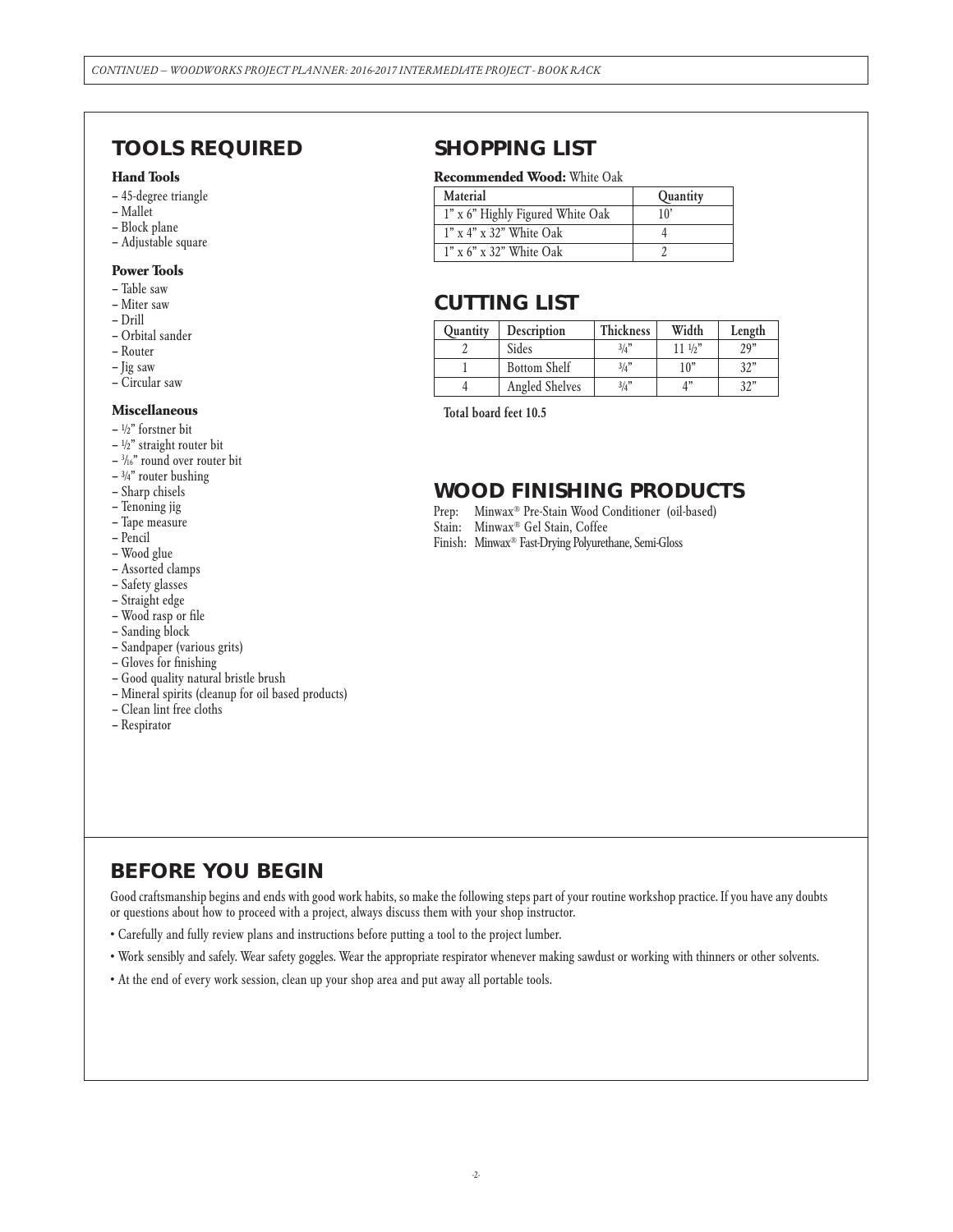

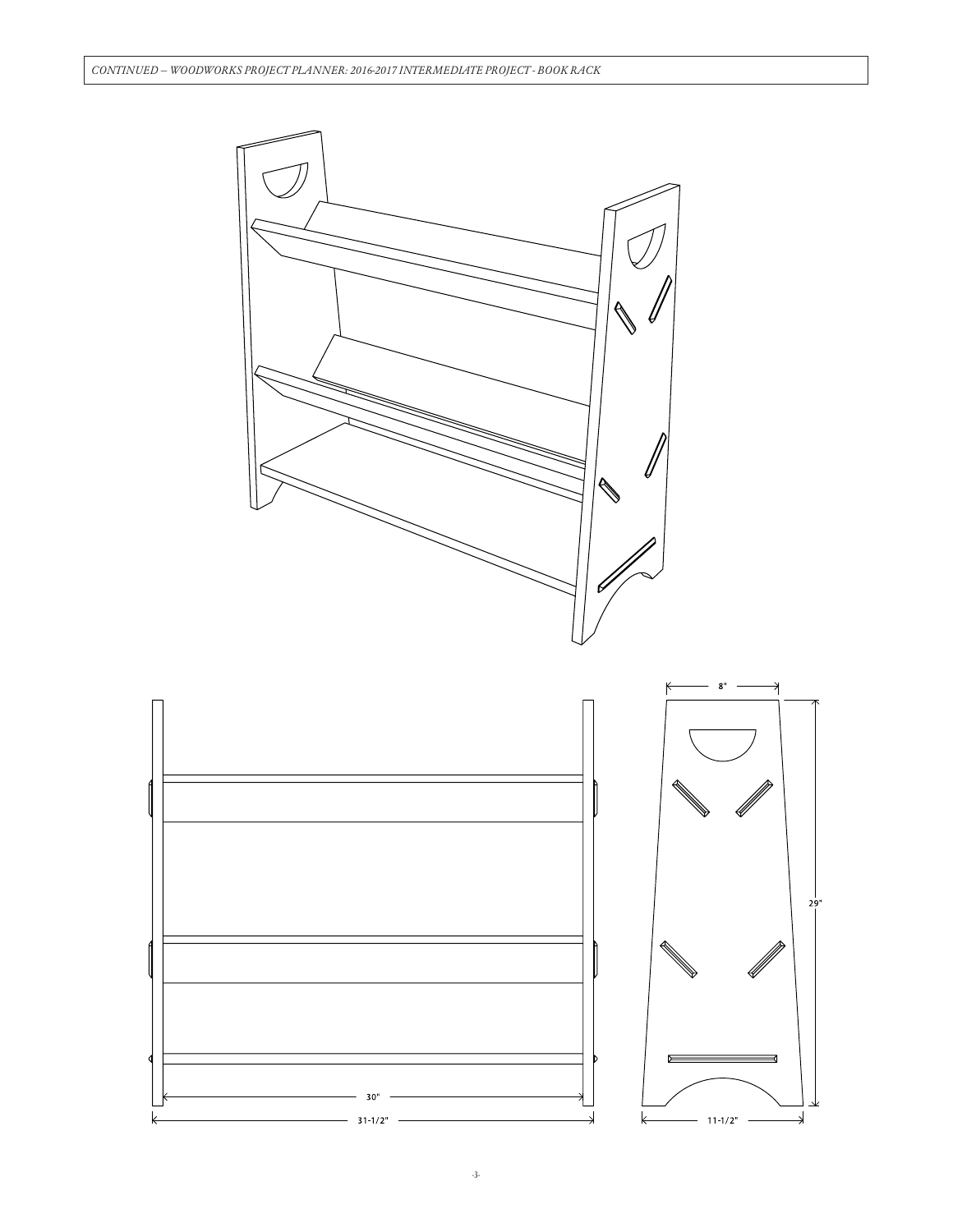## **CUTTING AND ASSEMBLY NOTES**

1. Make a template using ¼" MDF or a good grade of plywood.

2. Use a 45-degree triangle to layout the mortises for the angled shelves before the angles on the sides are cut. Cut the mortises with a 34" straight bit and a straight edge jig. Make sure that the straight edge jig is lined up exactly with the layout lines.

3. When actually cutting the mortises you will be using a ½" straight bit with a 3/4" OD guide bushing. Rout part way through then flip the workpiece over and use a flush trim bit with a bottom bearing to finish the cut. This will minimize any tear out. You will need to drill a clearance hole for the flush trim bit to enter. Remember to flip the template over when routing the 2nd end piece. This will insure that mortises will line up. Put the template on the outside of the first end and flip it over and put it on the inside for the second end.

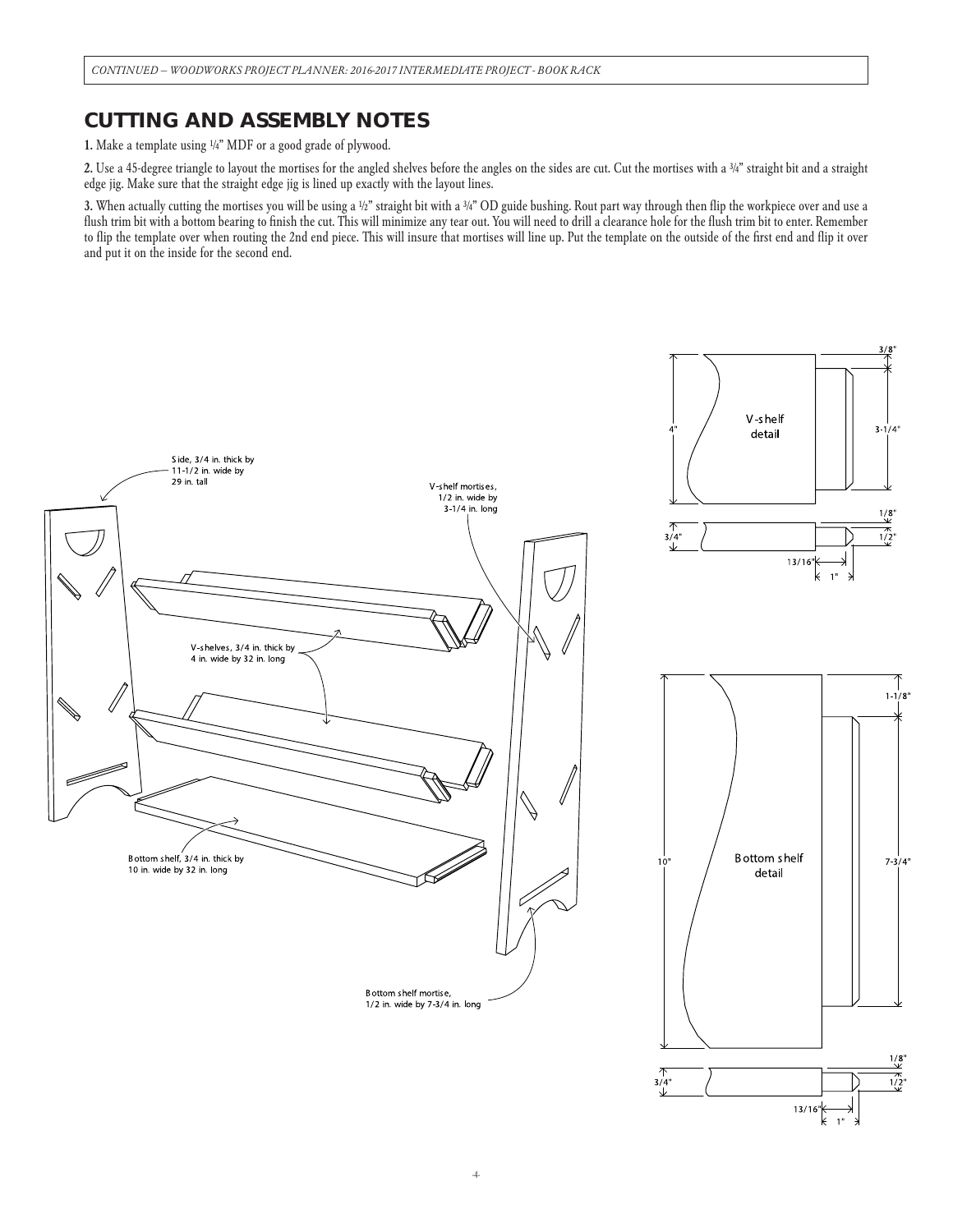## **CUTTING AND ASSEMBLY NOTES**

4. When cutting the arched bottom and the D Handle hole, cut the bulk of the waste with a jig saw. Don't cut all the way into the corner of the D Handle cut out. The bearing on the flush trim bit will not allow the bit all the way into the corner. Use a flush trim bit to trim the cuts using the template.

5. Finish cutting the workpiece angled sides by cutting close to the layout lines and finish the cut using the straight edge jig and a straight bit.

6. Sand all surfaces and edges. Use a 3/6" round over bit to soften the edges, D Handle cut out and bottom arch. Do not rout the mortises.

7. Cut the shelf parts to size then cut the tenons on a table saw. Define the shoulders first with a combination blade then remove the waste with a dado blade. This could also be done with a tenoning jig if you have one.

8. Fit the tenons to the mortises. You may have to fine tune the fit with a file or rasp. After you are satisfied with the fit, chamfer the ends with a block plane. They should be 1/4" proud of the sides. Chamfer the wide side of the tenons first, then the short part. This will help to minimize tear out. Rout the shelf edges with the 3 /16" round over bit.

9. It's a good idea to pre finish some of the pieces before assembly. Tape off the tenons with ½" tape close to the tenon cheeks to keep the finish off of the glue surfaces. 10. When assembling the Book Rack make sure that the ends are protected so the clamps won't damage the workpiece.